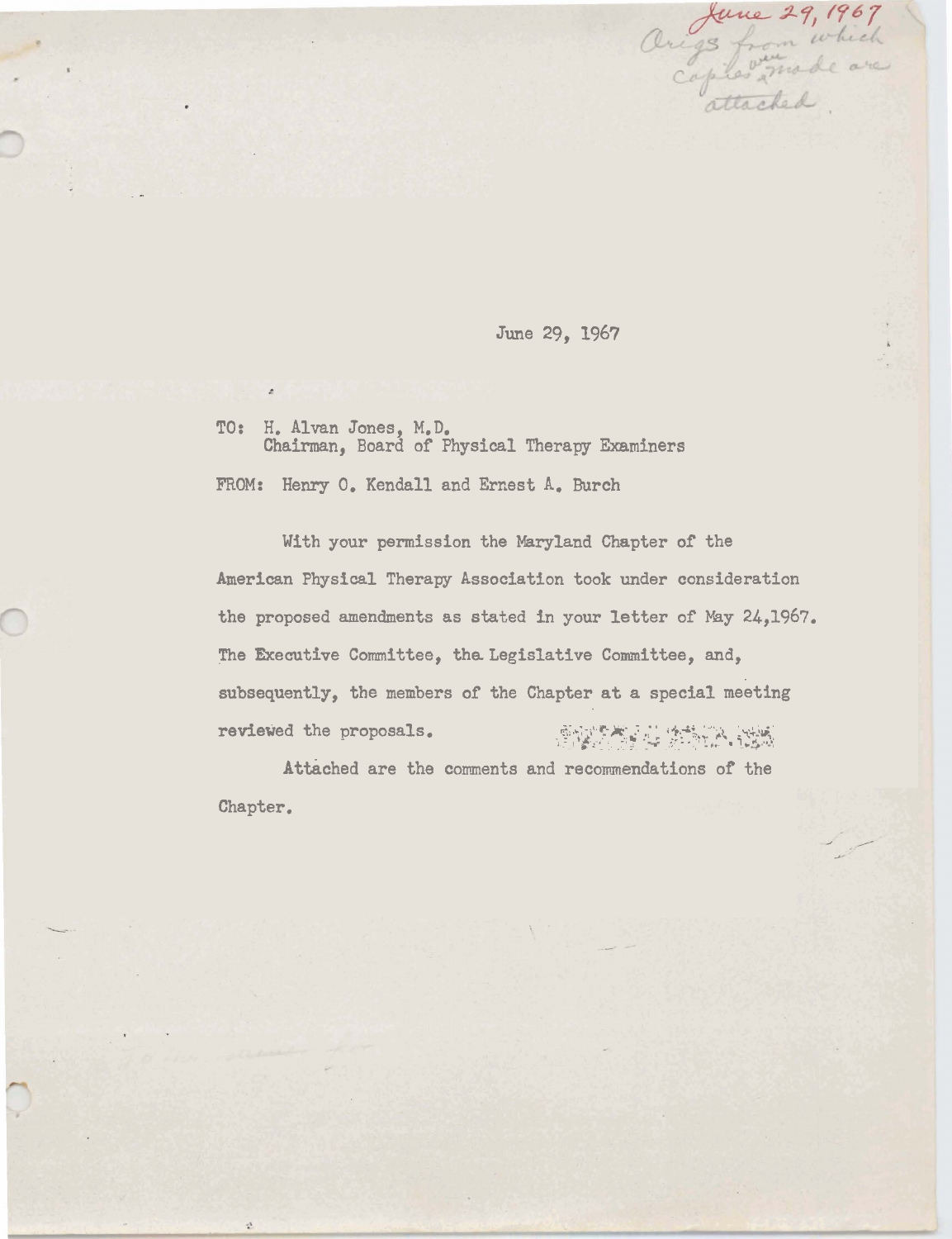

**AMERICAN PHYSICAL THERAPY ASSOCIATION** 

- Section 607 The Chapter concurs with the proposal to delete ".. after 607 The Chapter concurs with the proposal to delete ".. after the Diaments of January 1, 1948 ...". The Chapter recommends the addition of the preflx "semi-" before annually in order to insure adequate restrictions relative to temporary licensure (as outlined in a new subsection).
- Section 610 a The Chapter concurs with the proposal to delete the "Grandfather Clause" section which is obsolete.
- Section 610 b The Chapter firmly believes that at present and for the future it is necessary to spell-out the educational qualifications that are pre-**re**quisite to taking an examination for licensure. Such stipulations in the law are not only advisable for maintenance of standards in this State, but they furnish evidenoe of the requirements to other persons or agencies reviewing our law particularly **with** respect to reciprocity.

**The** present law does stipulate these qualificatima but is **in** need of updating in the **sense** of **being made flexible**  enough to adapt to changes in national standards.

It is also the opinion of the Chapter that there should be more, not less, regulation regarding foreign-grained physical therapists.

The proposed change as stated in the letter of May 24 would appear to **ease** restrictions on requirements for U.S. and foreign-trained physical therapists.

The Chapter proposed the fallowing amendment in place **of**  $610 b:$ 

By examination. - All persons who shall make application for license shall meet the following requirements:

(1) Be of good moral character

**12)** If educated in the United States or Puerto Rico. he or she shall be a graduate of a school or course of physical